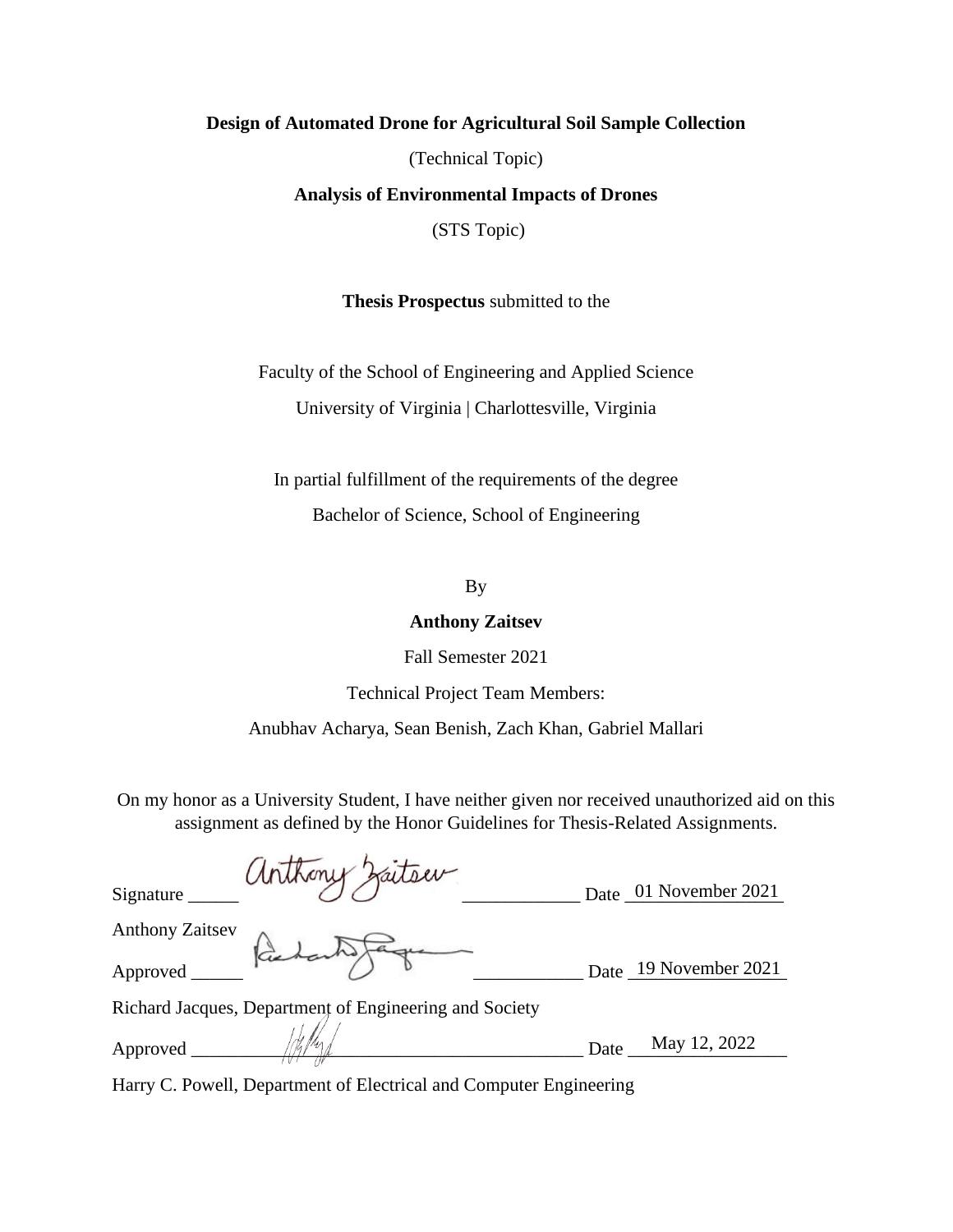## **Introduction**

As profit margins continue to get increasingly tighter in the agricultural industry, farmers are looking for ways to increase crop yield at a lower cost. Since crop production is a skill of resource management, many farmers are also looking to find new ways to predict their yield given the amount of resource use (e.g., fertilizer, water). Given this, the agricultural industry is trending towards more increasingly complex equipment to streamline many of the costly and time dependent processes and develop more complex models that can be used to maximize a plot of land's potential. Much of the newer equipment used to aid farmers is "smart" tech, meaning its functionality is automated to decrease labor cost. The Soil Testing Drone is proposed as a method of automating the process of collecting soil nutrient data as a means of helping farmers understand the viability of their land and allow them to more precisely plan their use of fertilizer and other resources.

## **Technical Project Discussion**

The Soil Testing Drone is a product that will be useful to farmers looking to have a better understanding of their land's potential for crop yield. The drone will be equipped with an electronic sensor that can read nitrogen, phosphorus, and potassium concentrations in a given location. Measurements for each of these factors are important for a farmer's decision making on which crops to plant and how much fertilizer to use (Noble Research Institute, n.d). Since soil nutrient concentrations vary, fertilizer use is not homogenous across a given field; certain sections may require different amounts. Therefore, soil tests are currently conducted at a rate of anywhere from 1 sample per 20 acres of land to 1 sample per 2 acres of land (Warncke 2013). The size of farms can range in magnitude from several hundreds of acres up to thousands of acres, so the soil sampling process can be very time consuming (Koerth 2016). Samples are conventionally taken by hand, where a laborer will travel across a field and dig up samples, bag and label them, and send them off to a lab to be tested. There are a number of inefficiencies involved with this process which can be improved with the Soil Testing Drone. Automating the process saves time, but also enables more soil tests to be conducted per area of land. It is also more cost effective to collect the data with an electronic sensor than to send the samples to a laboratory. Lastly, the drone simplifies the book-keeping process. An on-board GPS module is used to label the time and coordinates of every sample; this information is wirelessly sent to a database so farmers have a consolidated record of their soil history.

The Soil Testing Drone will consist of the following 3 major systems: the flight and probe deployment mechanism, the flight computer, and the ground station. The flight and soil mechanism are part of the physical drone – it will be custom built with landing gear that moves independently of the chassis. The sensor is mounted to the chassis and is deployed by inverting the direction of the motors to create thrust to push the sensor into the dirt while the landing gear stays fixed to the ground. The chassis and landing gear will be custom designed using CAD software (Inventor Pro) and implemented with a 3D printer. The electronic speed controllers and flight controller are commercial microprocessors that were chosen to be compatible with firmware that measures drone speed, altitude, direction, etc. The next system, the flight computer, is the brain on-board the drone. It will be a custom PCB (printed circuit board)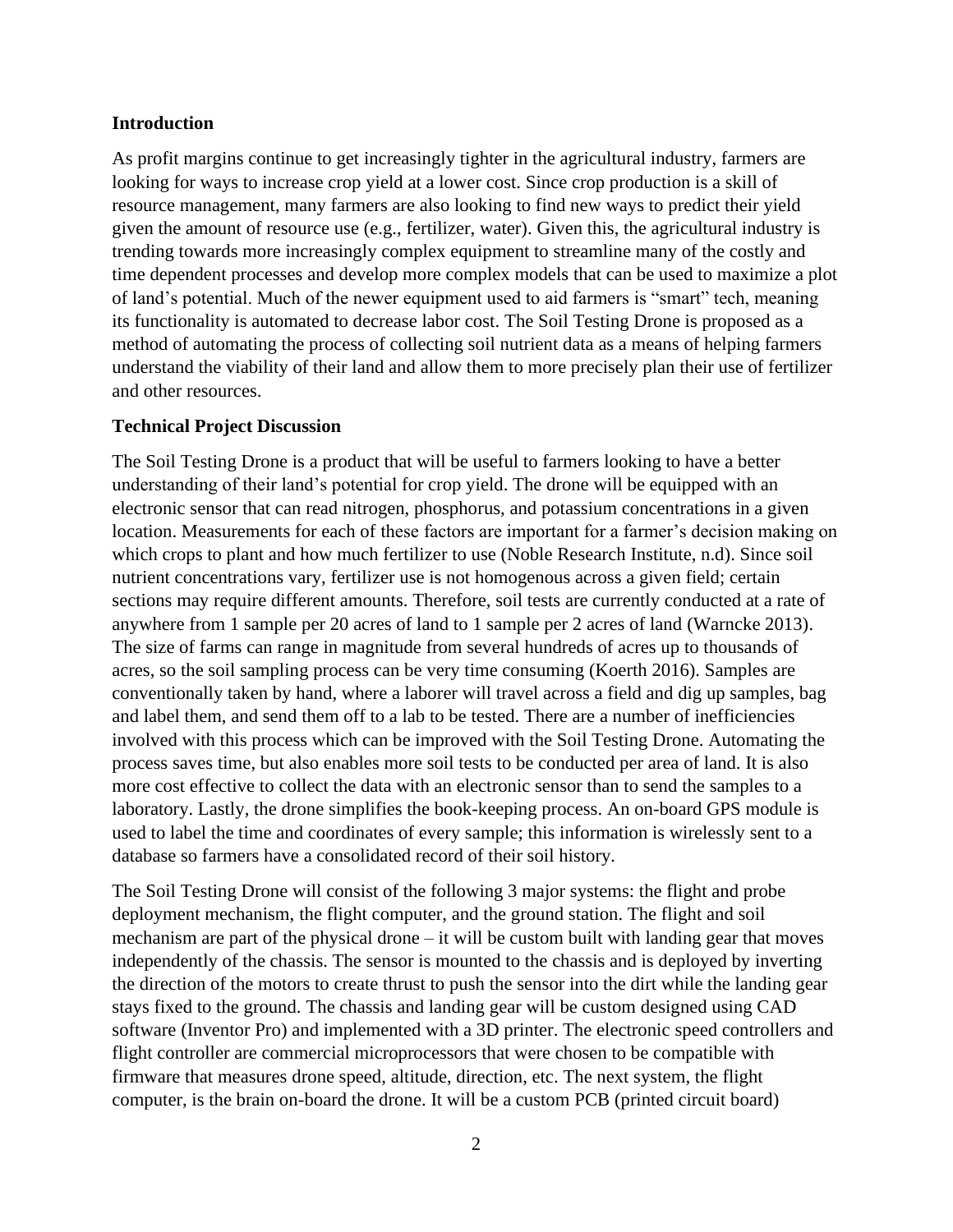containing a microprocessor that communicates with separate WiFi and GPS modules. The main microprocessor is responsible for automated flight duties. It will be loaded with a C program (written and debugged with Code Composer Studio) that has algorithms for automated take-off, landing, travel, soil sensor deployment, and data transmission. It works in aid of the WiFi module that forwards manual directional input sent from the ground station. The GPS module tells the microprocessor the coordinate location of the drone so it can be sent on missions to specified locations, can return to base, and can fly without an operator. The last system is the ground station, which can send directions for the drone to be operated manually, and can receive all the sensor data collected in real time. The ground station is an application built using  $C++$ with a graphical user interface that displays all info in a neat display.

This project is currently being developed by team Up in Frames and is planned to be completed at the end of the Fall 2021 semester on December  $16<sup>th</sup>$ , 2021. Guidance for this project is provided by Professors Harry Powell and Todd DeLong in UVA's department of Electrical and Computer Engineering.

## **STS Discussion**

Drone products are becoming a wide-spread technology and have been available on the commercial market for a number of years now. As such, many companies and recreational pilots have begun flying their drones over public and private property. Since drone flight is still a newly emerging industry, many jurisdictions have not implemented policy regarding drone flight. Drones pose a number of safety risks to the operator, to pedestrians, and to the surrounding land. Many have especially raised concern with physical safety of those in the surrounding area. The risk presented by drones is in extreme interest to developers that deploy automated flight, such as the Soil Testing Drone. This paper will research the risks and effects that automated drone flight can pose on the surrounding area of flight. This will directly aid the developers of the Soil Testing Drone to implement safety measures to decrease risk to people and wildlife, and diminish the impact of carbon emissions.

Drones can have significant negative consequences on their environment when flown or crashed near delicate wildlife populations. For instance, in June of 2021 a drone was flown over the Bolsa Chica Ecological Reserve in Huntington Beach, California. The reserve was made home by over 3000 elegant terns, a species of seabird that used the beaches of the reserve as a nesting ground. However, when a drone crash-landed on the beaches where the birds were nesting, the entire population of elegant terns was scared off by the drone's perceived threat The birds left behind between 1,500 to 2,000 eggs never to return (Wigglesworth 2021). This ecological devastation could have been avoided had the pilot adhered to the laws preventing drones from being flown over state wildlife reserves. However, lessons can be learned for preventative design. Since we are building the interface for the Soil Testing Drone's flight control, it is possible to display wildlife reserves on the flight map. A display can be developed to warn the flyer if they are nearing a no-fly zone. Potentially, a flight controlling algorithm can be implemented to even stop the drone if it gets close enough to a forbidden area and automatically navigate it out. This preventative design would help protect environmental sanctuaries and could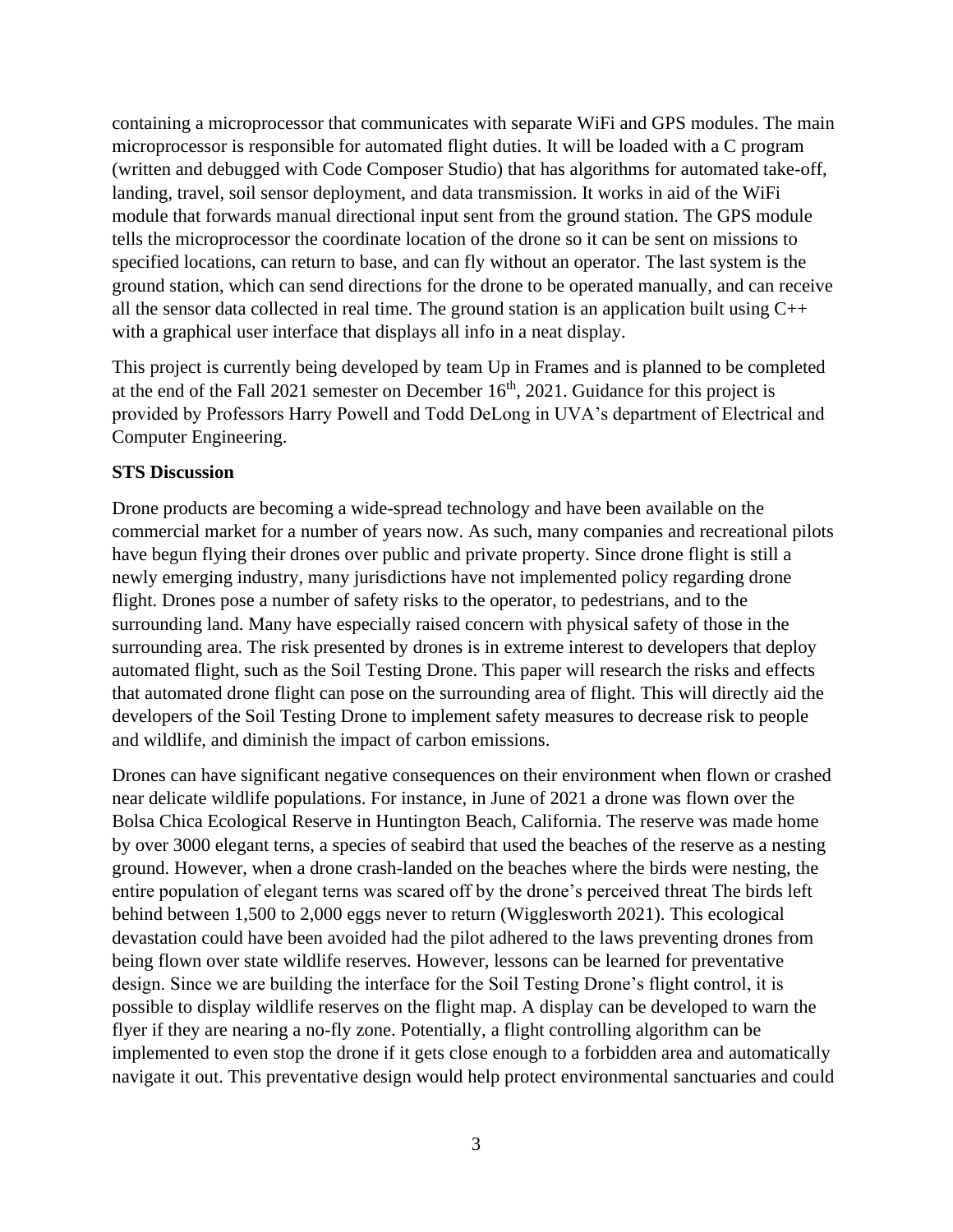have uses in other no-fly areas, thereby keeping the pilot out of legal trouble while also preventing ecological and physical damage.

One advantage coming to light from drone use is the potential for a smaller footprint for commercial applications compared to modern methods. For instance, many companies such as Amazon are looking into using drone flight to deliver packages to homes around the country (Palmer 2020). Many organizations commend drone delivery as being a greener alternative to traditional delivery methods. Rather than using gasoline/diesel vehicles for delivery, small packages could be brought to homes using drones. The European Environment Agency even claims that delivery drones are much more CO2-efficient than other modes of transport, and the amount of CO2 emitted could be significantly reduced (European Environment Agency, n.d.). If drone usage can reduce carbon emissions and pollution for delivery applications, it's likely that these positive implications also apply for an agricultural setting. The Soil Testing Drone has the potential to impact agricultural emissions in two ways. Firstly, the drone could reduce CO2 emissions by replacing the techniques currently used to test soil, which include driving through farmland and shipping samples to a lab. However, the more significant change would be through helping farmers increase their yield. Increasing crop yield could reduce the number of resources used by farmers, including reduced use of heavy machinery and fertilizer.

# **Conclusion**

This technical report will propose a new technique for collecting soil samples using semiautomated drone flight. This technique allows for quicker and more repeatable sample collection, as well as provide farmers a better record of their soil's nutritional history. These statistics can help farmers keep track of their resource usage, which can reduce costs and increase crop yield. The STS research paper will provide further insight into the ecological implications of the Soil Collection Drone, including negative impacts on wildlife as well as the positive impacts that this product can have on reducing CO2 emissions.